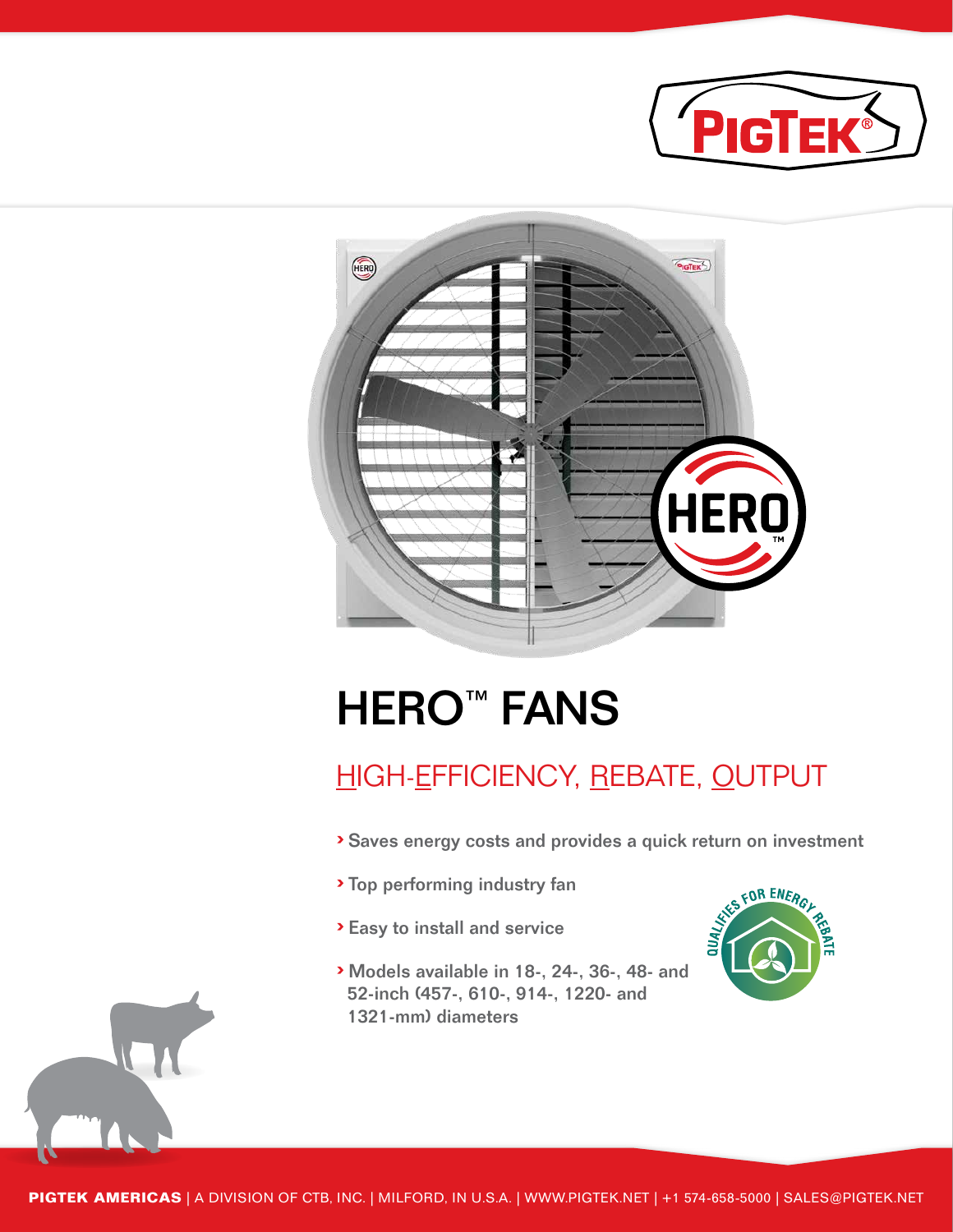### **HERO™ FANS** Energy-efficient variable-speed direct-drive fans with revolutionary air moving control



PigTek's 18-inch (457-mm), 24-inch (610-mm), 36-inch (914-mm), 48-inch (1220-mm) and 52-inch (1321-mm) diameter HERO™ Direct-Drive Fans offers hog producers an energy efficient fan with precision variable-speed control and low maintenance. Setting a new standard for performance, these groundbreaking fans incorporate the use of permanent magnet synchronous motor (PMSM) fan technology. This smart motor technology provides farmers with true variable-speed fan control and energy-efficiency at lower speeds while still supplying constant torque to the fan blade. PigTek's HERO Fan delivers greater efficiency using cool-running motors powered by alternating current (AC). This proven motor technology provides reliable and precise speed control at speeds lower than that available using conventional AC and direct current electrical fans.

#### **HERO (High-Efficiency, Rebate, Output) performance**

The combination of high-efficiency, rebate eligibility and output performance in one fan provides hog farmers with the flexibility to customize their ventilation system's performance for any barn layout.

#### **HIGH-EFFICIENCY (HE) for Minimum Ventilation**

› Chore-Time's PigCentral™ Ventilation Control enables producers to automate variable-speed HERO Fans to optimize a barn's ventilation system while also reducing energy costs up to 90% when fans run at 30% of speed.

#### **HIGH REBATE (HR)**

› The HERO Fan's high ratings for energy efficiency qualify it for many state, regional and utility company energy efficiency rebate programs.



#### **HIGH OUTPUT (HO)**

- › Delivers up to 30% more air flow than traditional fans.
- › Available with the Chore-Time Intake Louver Shutter or the Chore-Time HYFLO® Shutter Door.



PigTek HERO™ 52-inch Diameter Fan



**Do you currently have Chore-Time TURBO® Fans? Optimize your TURBO Fan's energy savings by using the HERO DD Fan drop-in replacement fan kit. See your PigTek dealer for the details.**

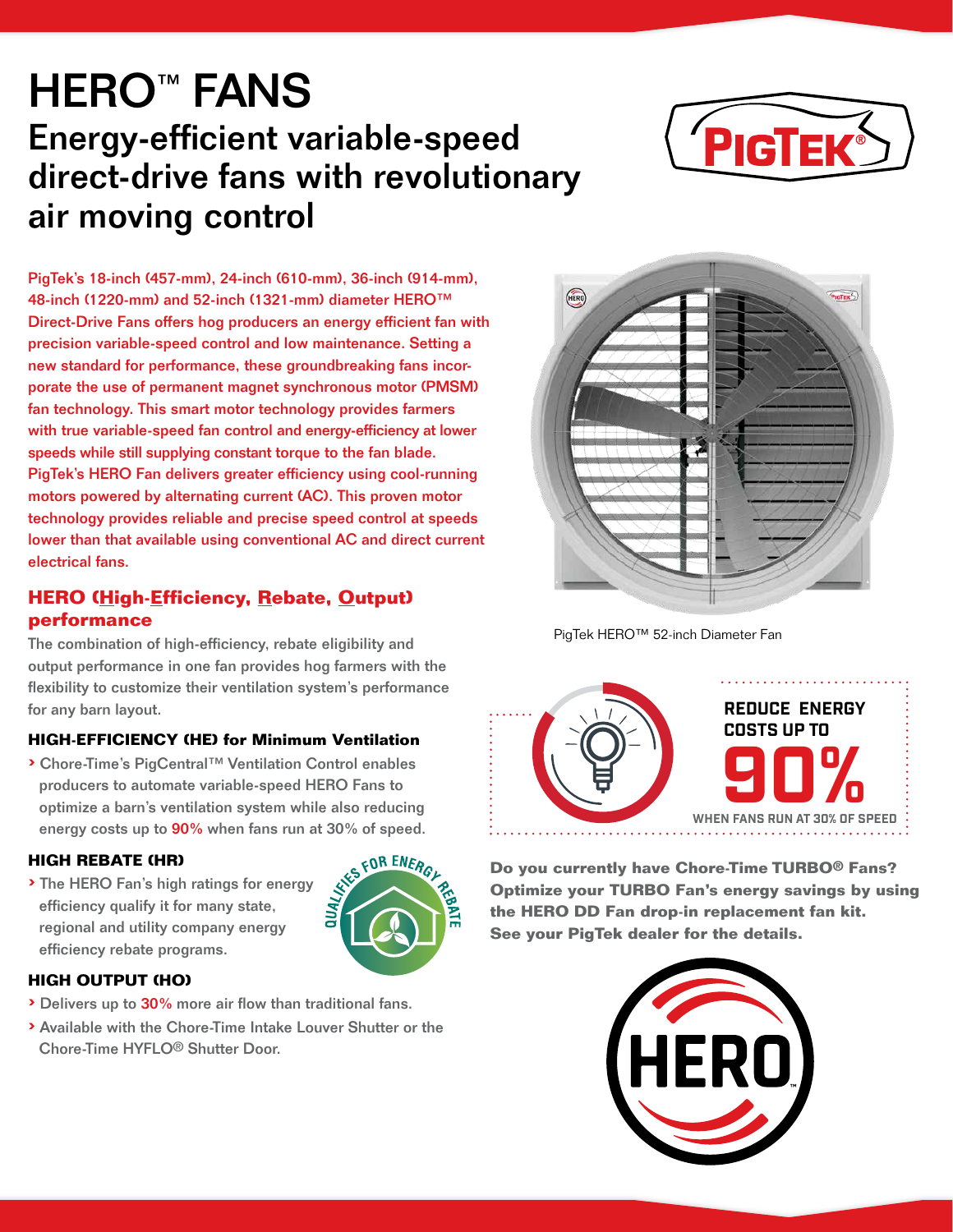# **HERO™ FANS High-Efficiency, Rebate, Output** Hero Performance

#### **PigCentral**™ **Ventilation System**

- › The HERO Fan's intelligent PMSM motor allows it to be integrated into the Chore-Time PigCentral™ Ventilation Control System. The PigCentral Control will help pig producers to drive down energy consumption.
- › This combination of fans and control optimizes the ventilation system's performance for any barn layout, delivering an outstanding reduction in energy consumption.
- › The PigCentral Control provides intelligent technology to help producers monitor and optimize ventilation system performance.
- › Connecting the HERO Fan to the Chore-Time PigCentral Control also allows producers to remotely monitor and collect data on each individual fan's performance.



Chore-Time PigCentral™ Control

#### **PMSM Motor Technology**

- › Being able to consistently control the speed and torque of the fan provides pork producers with a wider speed range and the ability to slowly ramp up (or down). This helps maintain low or high speeds while using less energy.
- › Delivering an excellent level of performance, the HERO Fan's PMSM motor technology exceeds the common IE3 rating and is compliant with the International Electrotechnical Commission's strictest criteria of IE5 – the highest energy efficiency level attainable for motors.
- › Provides a consistent controllable speed for increased fan efficiency regardless of outdoor temperature fluctuations and head winds.
- › Runs an average of 30% cooler than standard direct-drive fans and has little audible noise.
- › Two-year motor warranty.

#### **10-0 Volt and 4-20 mA Options**

- › This fan's ability to gradually ramp up to full capacity (or down from full capacity) as the temperature goes up (or down) allows for more gradual changes in air speed, saves energy and provides a more consistent environment for the pigs.
- › The PigTek fan's 4-20 mA option reduces electrical noise, interference and voltage drop.
- › The fan's 10-0 volt option offers more precise variable-speed control as well as impressive CFM/watt ratings during ramp up and ramp down periods.

#### **Corrosion Resistant Fan Design**

- › Corrosion-resistant fan housing with stainless-steel motor mounts, hardware, grill and non-corrosive fan blades mean the PigTek HERO Fan is nearly maintenance-free.
- › Cast aluminum blades improve fan performance and reduce vibrations that cause quality issues.



#### **Low Maintenance**

- › Easy maintenance of drive motor.
- › The direct-drive fan eliminates the need for troublesome belts, replacing belts and maintaining belt tensioners.